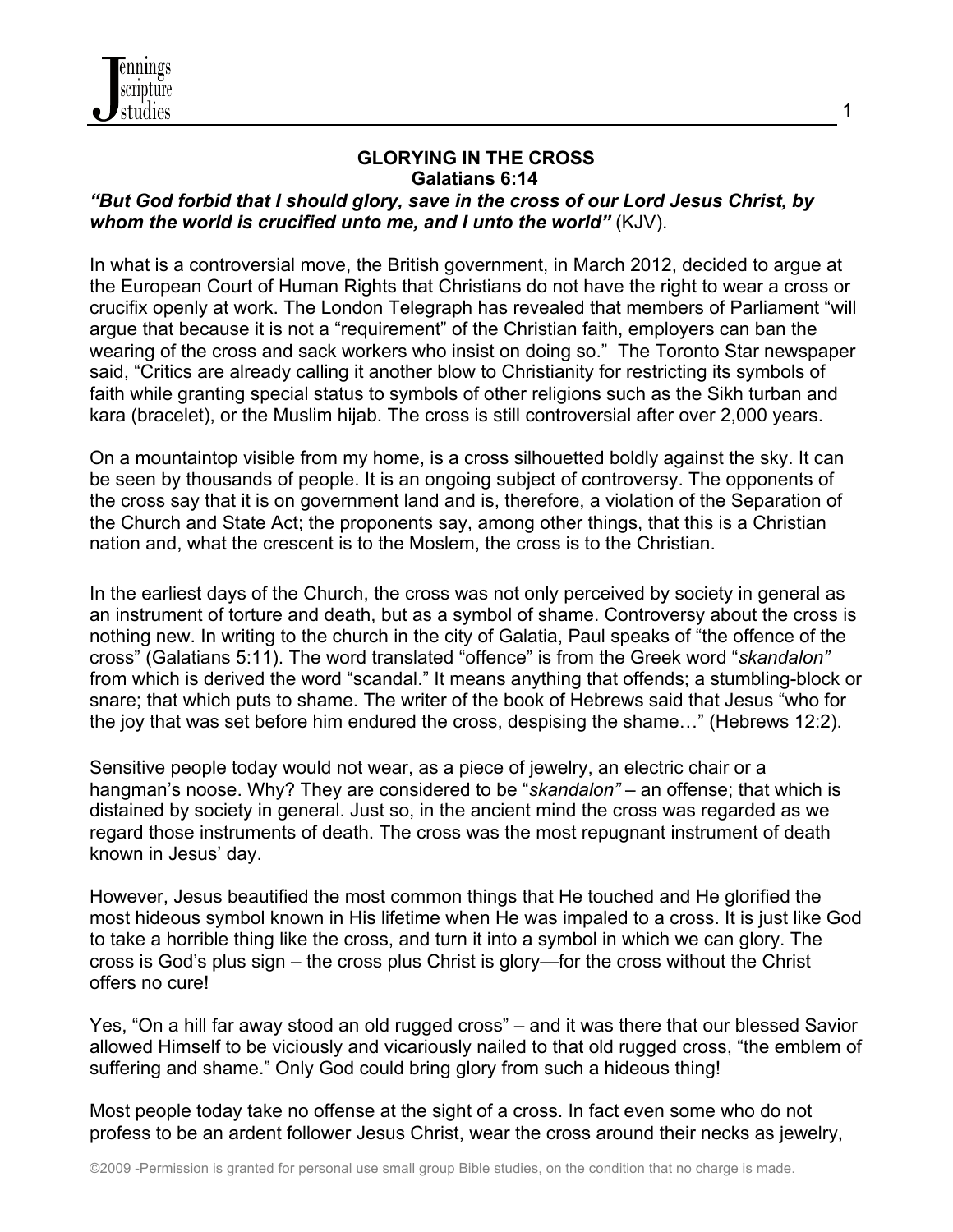like many Christians do. It is a testimony to the One Who hung upon the cross, for without the Christ, the cross is a curse!

As Paul, the apostle of the Lord Jesus, thought on this amazing transaction he exclaimed, "But God forbid that I should glory, save in the cross of our Lord Jesus Christ, by whom the world is crucified unto me, and I unto the world." The word translated "glory" is from a Greek word meaning to make a boast, to joy, glory and/or rejoice in that which one values above all else. Paul did not glory in his accomplishments, privileges or successes. He valued Christ and His cross-work above everything else.

When we see ourselves as God sees us, as sinners, we realize that we have nothing in ourselves about which to glory. And when we realize that God has forgiven us on the basis of what Jesus Christ did upon the cross, we can then say, "God forbid that I should glory save in the cross of our Lord Jesus Christ."

The Cross of Christ is the supreme evidence of the love of God and the center of all God's purposes and plans. It is the cross that is:

- pictured in the Old Testament sacrifices;
- presented in the Gospels;
- preached in the Book of Acts;
- proven in the Epistles, and
- praised in the Book of the Revelation of Jesus Christ.

Furthermore, the cross of Christ is:

- The place of a curse and a cure;
- A place of brokenness and of blessing;
- A place of life and of death;
- A place of darkness and light.

In addition, the cross of Jesus Christ is:

- Where "God commended his love toward us in that while we were yet sinners Christ died for us" (Romans 5:8);
- Where "he was wounded for our transgressions and bruised for our iniquities" (Isaiah 53:5);
- And, it was at the cross where "I first saw the light and the burden of my heart rolled away!"

Paul says, that is glorious! That ought to be our attitude as well, to find glory in the message of the cross of Jesus Christ. Let's look a little more closely at Paul's words, and notice why we can find glory in the cross and why its message is so vital! In what can we glory as it relates to the cross of Christ? There are at the very least, three paramount reasons to glory in the cross of Jesus Christ. First,

# **I. BECAUSE OF THE PARDON THAT WAS PROCURED THERE.**

*"When you were dead in your transgressions ….. He made you alive together with Him, having forgiven us all our transgressions, having canceled out the certificate of debt consist-*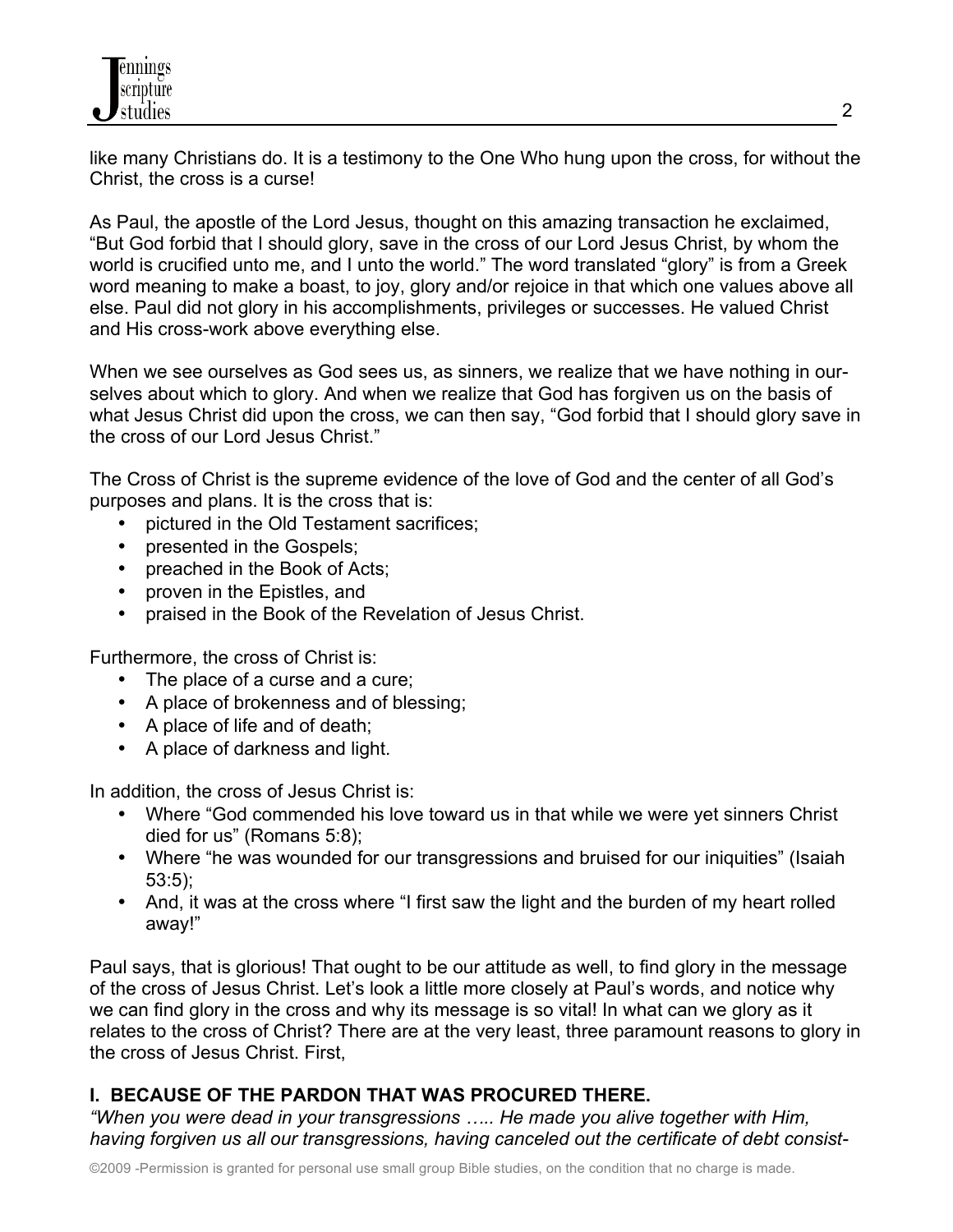*ing of decrees against us, which was hostile to us; and He has taken it out of the way, having nailed it to the cross"* (Colossians 2:13-14, NASU).

This is thought to be a reference to an ancient custom by which an obligation was cancelled, by driving a nail through it, and affixing it to a public post for all passersby to see that the debt had been paid.

What did the "certificate of debt" to which Paul refers, consist? What decrees were pronounced against us? There is a list of charges that were against us. The Judge of the Universe has given us a list, anyone of which is sufficient to render us incapable of entering His heaven. Here is the list: "As it is written:

There is none righteous, no, not one; There is none who understands; There is none who seeks after God. They have all turned aside; They have together become unprofitable; There is none who does good, no, not one. Their throat is an open tomb; With their tongues they have practiced deceit; The poison of asps is under their lips; Whose mouth is full of cursing and bitterness. Their feet are swift to shed blood; Destruction and misery are in their ways; And the way of peace they have not known. There is no fear of God before their eyes." (Romans 3:10-18)

These are the charges that God had against us - but God reckons them as having been nailed to the cross when Jesus was nailed to the cross and His death paid the sin-debt that we owed, removing the charges against the believing sinner. When Jesus was nailed to that old rugged cross, our debt of sin was nailed to it also and now we can say:

> "In the, old rugged cross Stained with blood so divine, A wondrous beauty I see. For t'was on that old cross, Jesus suffered and died To pardon and sanctify me."

That is why we can glory in the cross—because of the Pardon That Was Procured there!

Another reason we can glory in the cross is:

## **II. BECAUSE OF THE PEACE THAT WAS PURCHASED THERE.**

Colossians 1:20 tells us that, *"He made peace through the blood of His cross."* 

©2009 -Permission is granted for personal use small group Bible studies, on the condition that no charge is made. I do not need to remind you that "peace" is the opposite of "war" – and God says that, with all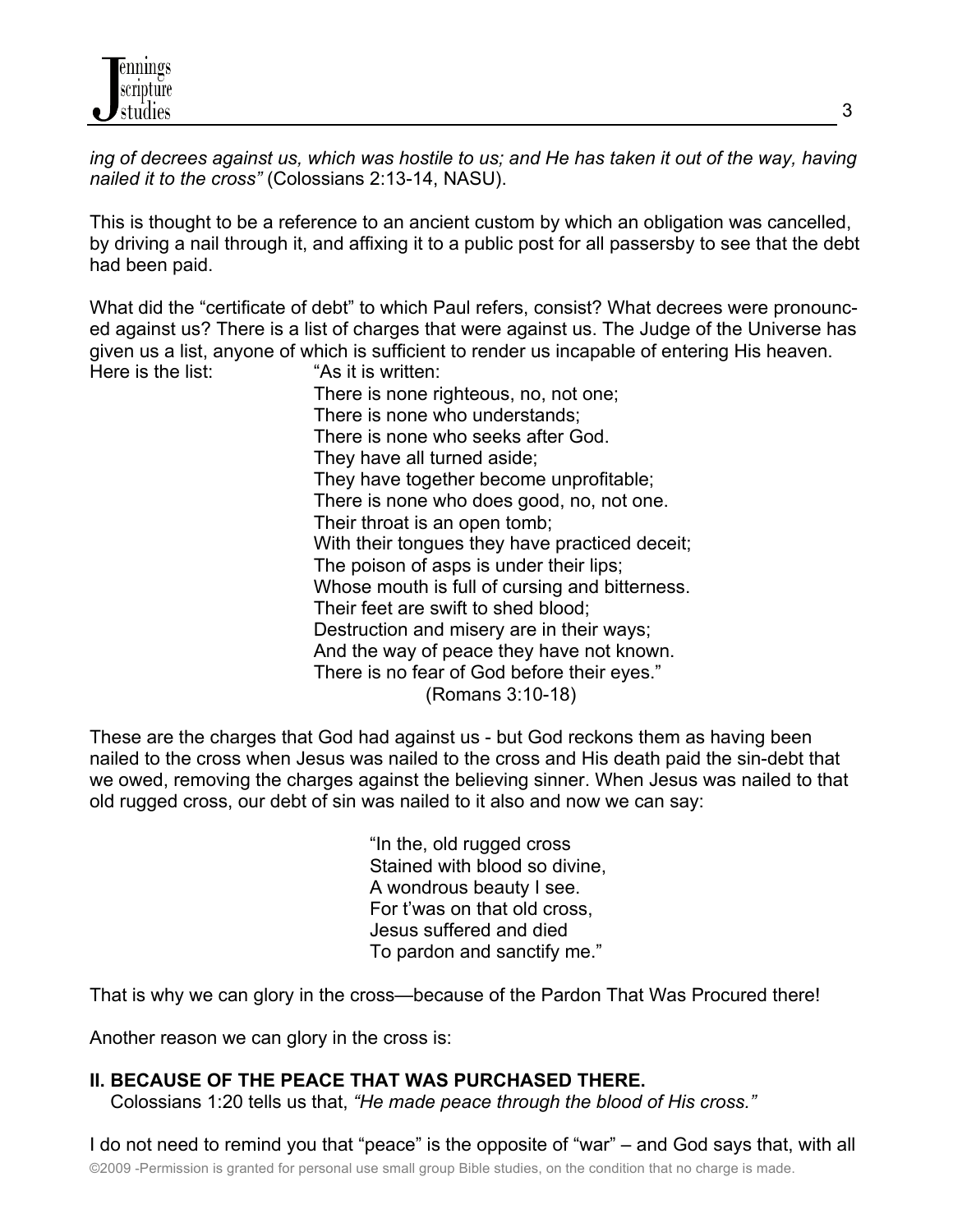

those charges against us, we were His enemies. He tells us as much in Philippians 3:17-19, "For many walk, of whom I have told you often, and now tell you even weeping, that they are the enemies of the cross of Christ: whose end is destruction, whose god is their belly, and whose glory is in their shame, who set their mind on earthly things."

#### And, Romans 5:10,

**"**When we were enemies we were reconciled to God through the death of His Son…" "Reconciliation" results in "peace". There are 2 different aspects to the matter of the peace that God provides:

## **A. There is the Peace** *With* **God**. Romans 5:1

"Therefore, having been justified by faith, we have peace with God through our Lord Jesus Christ<sup>"</sup>

Jesus made peace with God for us on the cross when He paid for our sin, otherwise, we could never be at peace with God for we, as guilty sinners, had nothing with which to appease an offended Creator/God.

#### **B. There is the Peace** *Of* **God.**

Paul wrote to the Philippians that **"**the peace of God, which passes all understanding, will guard your hearts and minds through Christ Jesus" (Philippians 4:7).

The "peace of God" is that inward assurance and joy that we receive when we personally appropriate by faith the cross-work of Christ for us on the cross.

**Illust.** We can point to various battlefields on earth where military battles were fought and say, "There is where the decisive battle was fought—there is where peace was won." However, there is only one place in all the universe where we can point to and say, "There is where peace with God was obtained for me and now I have the peace of God!" And that place is the cross of Calvary! We can glory in the cross because peace was provided there!

There is a  $3<sup>rd</sup>$  reason that we can glory in the cross:

#### **III. BECAUSE OF THE PERSON WHO IS PORTRAYED THERE.**

The identity of the One who hung upon that cross procuring the pardon and providing the peace is unmistakable. He is identified by at least 6 names in relation to His death:

#### **A. He Is The King Of The Jews.**

**"**When they had twisted a crown of thorns, they put it on His head, and a reed in His right hand. And they bowed the knee before Him and mocked Him, saying, "Hail, King of the Jews!" Then they spat on Him, and took the reed and struck Him on the head. And when they had mocked Him, they took the robe off Him, put His own clothes on Him, and led Him away to be crucified" (Matthew 27:29-31).

But He was more ….

## **B. He is The Lamb Of God.**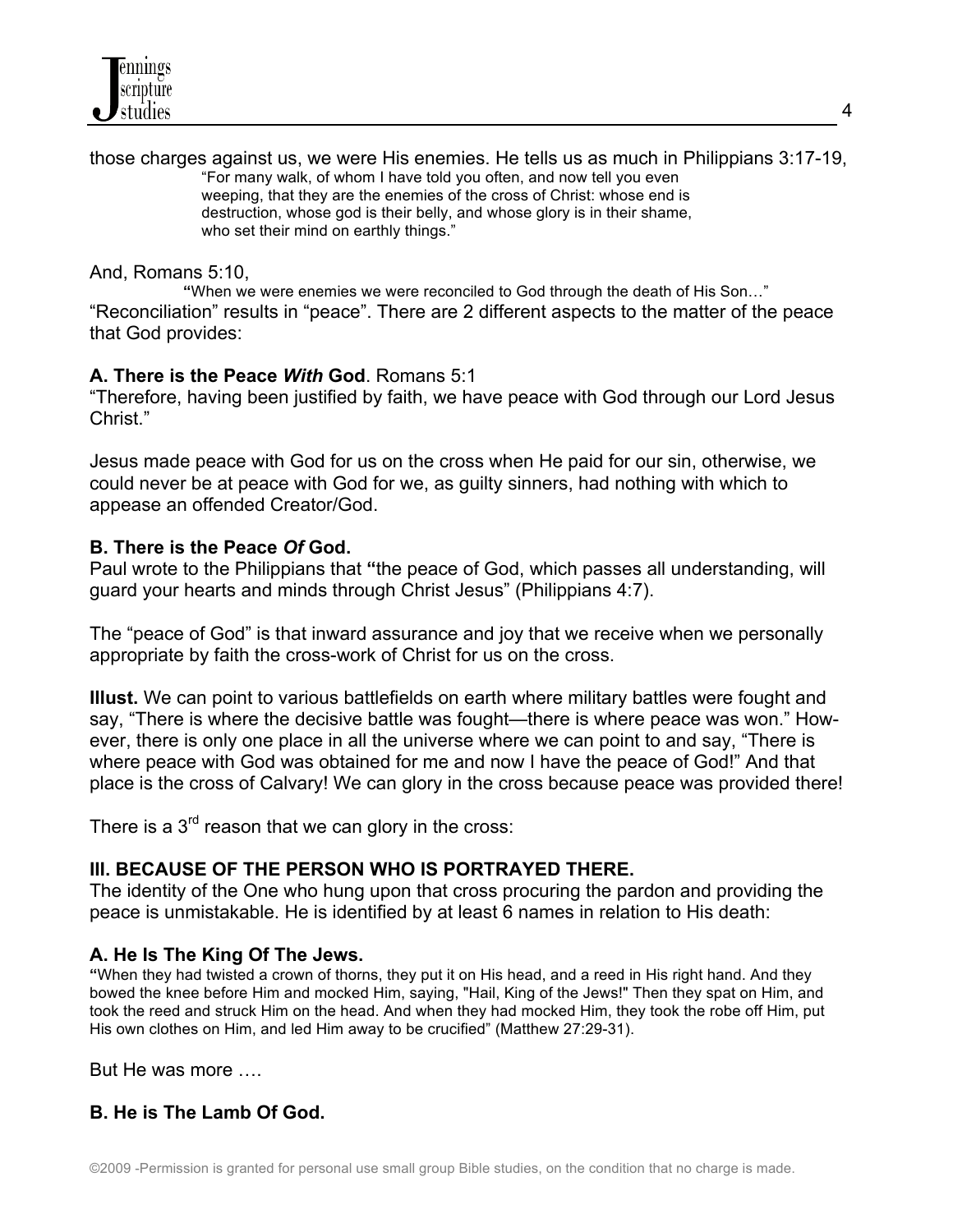

**"**The next day he saw Jesus coming to him and said, 'Behold, the Lamb of God who takes away the sin of the world!' Again the next day John...looked at Jesus as He walked, and said, 'Behold, the Lamb of God!'" (John 1:29-36)

## **C. He is The Son Of God**.

The scene is on Mt. Calvary and Jesus has been impaled to the cross. Matthew 27 records these words:

"Those who passed by hurled insults at him, shaking their heads and saying, … 'Come down from the cross, if you are the Son of God!' … 'Let him come down now from the cross, and we will believe in him. He trusts in God. Let God rescue him now if he wants him, for he said, 'I am the Son of God" (Matthew 27:39-41 NIV). His enemies admitted that He claimed to be the Son of God! But He was more:

**D. He is The Lord Of Glory**. 1 Corinthians 2:8 - "they ... crucified the Lord of glory."

## **E. He is The Prince of Peace.** Acts 5:30-31

"The God of our fathers raised Jesus from the dead-whom you had killed by hanging him on a tree. God exalted him to his own right hand as Prince …….."

## **F. He is The Savior.** Acts 5:30-31

"The God of our fathers raised Jesus from the dead-whom you had killed by hanging him on a tree. God exalted him to his own right hand as Prince and Savior that he might give repentance and forgiveness of sins........"

King of the Jews, Lamb of God, Son of God, the Lord of Glory, Prince, Savior – what precious names they are that portray the One who died on that "old rugged cross"!

**Illust.** John Bowring was British statesman and a Christian. Among his achievements was that he was the British Governor of Hong Kong and Queen Victoria knighted him in 1854. Another of his achievements was his testimony in song. He wrote the hymn, "In The Cross of Christ I Glory" in 1825 and the title of the hymn is chiseled on his tombstone in Exeter, England. The words of the first verse of his hymn are these:

> "In the cross of Christ I glory, Towering o'er the wrecks of time; All the light of sacred story Gathers round its head sublime."

The apostle Paul was a statesman – God's Ambassador! He said, "But God forbid that I should glory, save in the cross of our Lord Jesus Christ, by whom the world is crucified unto me, and I unto the world." Can we give that testimony today?

## **Conclusion**

**W**hy was Jesus willing to endure the cross despising the shame? The answer lies in the reason for which Jesus came into the world. Luke's gospel tells us that He "came to seek and to save the lost" (Luke 19:10). And, Jesus Himself said that He came "not to be ministered unto but to give His life a ransom for many" (Matthew 20:28).

**W**hy would He do that? John 3:16 is the well known answer, and that raises this question: Why did He need to come and die for us? Why did we need His intervention? The ugly answer is stated in Romans 3:23 – "All have sinned and fall short of the glory of God." In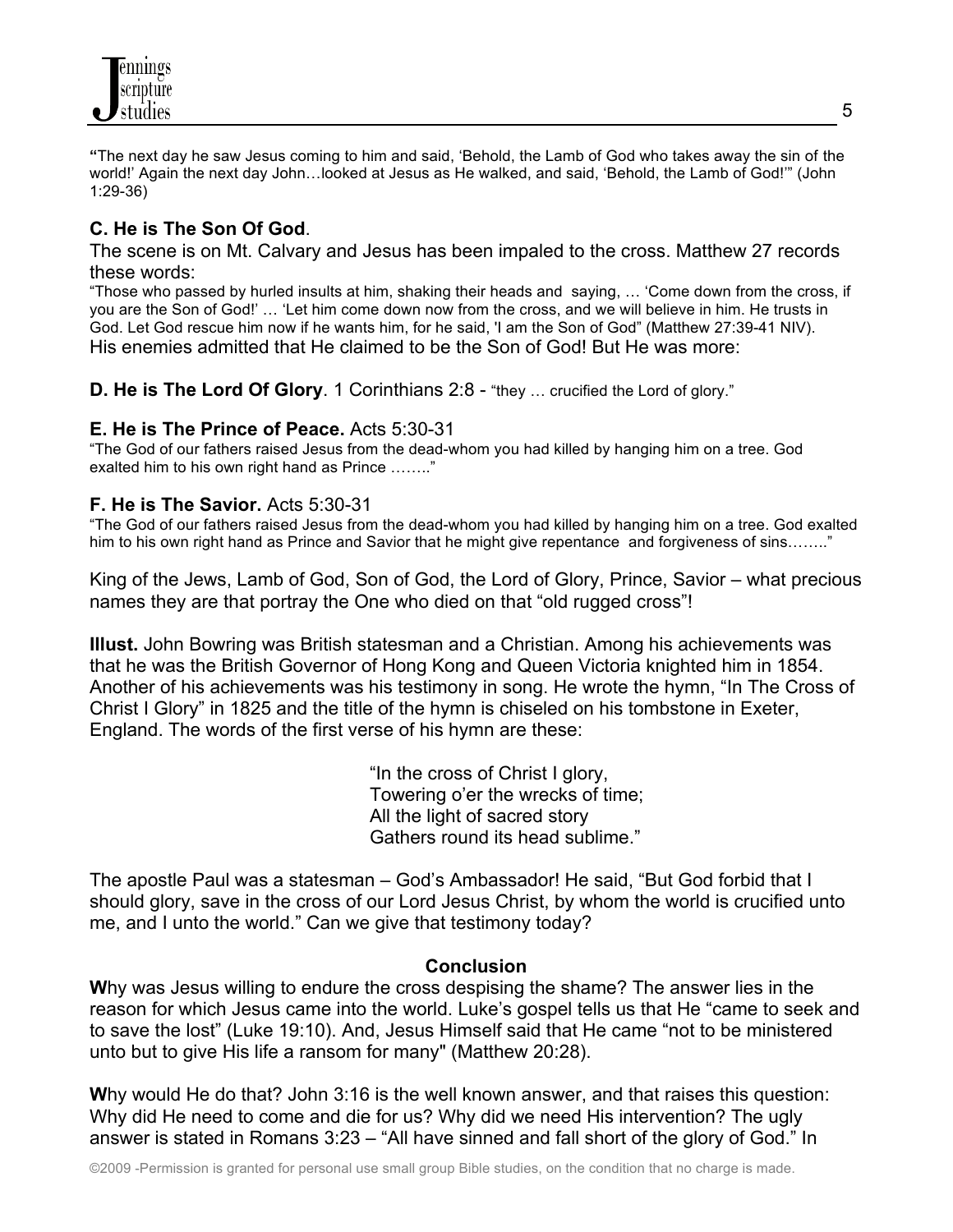order for sinners to be redeemed, there must be the Redeemer, Who, by His death, would pay the redemptive price. That Jesus did! And now:

- Because of His death we can have life;
- Because of His rejection we can be received;
- Because of His suffering we can have salvation!

Let us thank God for the cross and the Person who died there to provide for us peace and procure our pardon.

The cross story has been told poetically by an unknown poet as follows:

"Hear the Sanhedrin in derision Casting its infamous decision; They spat upon Him And at Him sneered He whom with humble veneration Father Abraham revered.

See the Lamb of God most holy, Beneath His cross ascending slowly Up the hill from Gabbatha; Plodding through that weary distance Bereft of every man's assistance Up the hill to Golgotha.

There He hung, reproached, derided, There His garment was divided Amongst the mocking soldiery; There endured He grief unspoken, There His loving heart was broken, As He died for you and me.

Oh, how dreary, how distressing Bosom rending, soul oppressing Was that terrifying hour When the Son poured forth His being, Shed His life's blood for the freeing Of mankind from Satan's power.

Ah, the cross shall be my glory, All my song and all my story, For Christ has born the curse for me, He has paid for my transgression He has placed me in possession Of salvation rich and free."